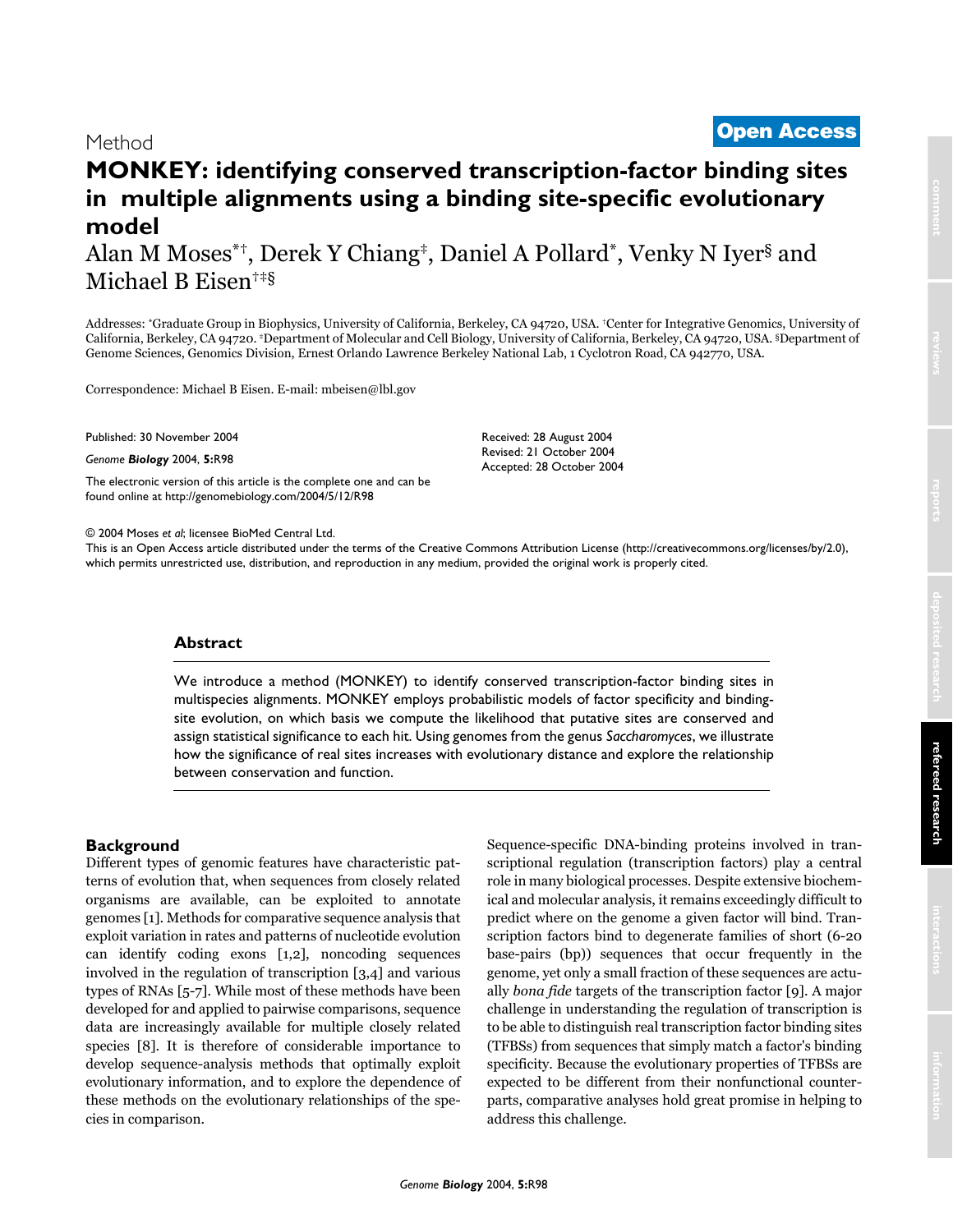In the past few years, several methods have been introduced to identify conserved (and presumably functional) TFBSs for a factor of known specificity (in contrast to the larger set of methods that use comparative data in motif discovery or to otherwise identify sequences likely to be involved in *cis*-regulation). Each of these methods explicitly or implicitly adopts one of several distinct definition of a conserved TFBS. These include a binding site in a reference genome that is perfectly or highly conserved [8,10-12]; a binding site in a reference genome that lies in a highly conserved region [4]; or a position at which the binding model predicts a binding site in all species [13-18].

In a previous study we characterized the evolution of experimentally validated TFBSs in the *Saccharomyces cerevisiae* genome, finding that functional TFBSs evolve more slowly than flanking intergenic regions, and more strikingly, that there is considerable position-specific variation in evolutionary rates within TFBSs [19]. We further showed that evolutionary rate at each position is a function of the selectivity of the factor for bases at that position.

Our goal here is to incorporate these specific evolutionary properties of TFBSs into the search for conserved TFBSs. Or, more precisely, to develop a method that, given the specificity of a transcription factor, identifies conserved binding sites in multiple alignments by taking into account the sequence specificity and patterns of evolution expected for TFBSs, while still fully exploiting the phylogenetic relationships of the species being compared.

In addition to developing new methods, there are several hypotheses regarding the comparative annotation of TFBSs that we are interested in testing. It has been noted that the effectiveness of such analyses will depend critically on the evolutionary distance separating the species used. At very close distances TFBSs will appear conserved because there has been insufficient time for substitutions to occur. As distance increases, and substitutions occur most rapidly at nonfunctional positions, our ability to detect constrained binding sites should improve until we are no longer able to reliably assign orthology based on sequence alignment. To overcome this problem of divergence distances exceeding what can be aligned, the sequences of multiple closely related species can be used to span the same evolutionary distances (and presumably provide the same discriminatory power) as fewer more distantly related ones. However, aside from these qualitative expectations, the dependence of the ability to identify conserved TFBSs on evolutionary distance and tree topology has not been rigorously investigated. Because the software MONKEY can be applied to multiple alignments of varying numbers of species and produces scores that can be meaningfully compared across different sets of species, we are now able to address these issues.

#### **Results Overview**

We developed an approach to identify conserved TFBSs that combines probabilistic models of binding-site specificity [20- 22] with probabilistic models of evolution [23,24]. Starting with an alignment of sequences from multiple related species, we use the known sequence specificity for a transcription factor to compare the likelihood of the sequences under two evolutionary models - one for background and one for TFBSs. The central feature of this method that underlies its ability to identify conserved TFBSs is that it uses a specific probabilistic evolutionary model for the binding sites of each transcription factor. The evolutionary model we use for TFBSs [25] assumes that sites were under selection to remain binding sites throughout the evolutionary history of the species being studied. This model uses the sequence specificity of the factor to predict patterns and rates of evolution that recapitulate the patterns and rates observed in real TFBSs [19].

## **MONKEY: scanning alignments to identify conserved transcription factor binding sites**

MONKEY, our tool for identifying conserved TFBSs, takes as input a multiple sequence alignment, a tree describing the relationship of the aligned species, a model of a transcription factor's binding specificity and a model for background noncoding DNA. It returns, for each position in the alignment, a likelihood ratio comparing the probability that the position is a conserved binding site for the selected factor compared to the probability that the position is background.

## **Extending matrix searches to multiple sequence alignments**

For the model of binding specificity, we use a traditional frequency matrix [20-22]. The values in the matrix  $-f_{ih}$  - represent the probability of observing the base *b* (A, C, G or T) at the *i*th position in a binding site of width *w*. For the model of the background, we use a single set of base frequencies  $g<sub>b</sub>$ .

A widely used statistic for scoring the similarity of a single sequence to a frequency matrix is the log likelihood ratio comparing the probability of having observed a sequence *X* of width  $w$  under the motif model (a frequency matrix, designated as *motif*) to the probability of having observed *X* under the background model (designated by *bg*), which can be easily reduced to:

$$
S(X) = \log \frac{p(X \mid motif)}{p(X \mid bg)} = \sum_{i=1}^{i=w} \sum_{b} X_{ib} \log \frac{f_{ib}}{g_b},
$$

where  $X_{ih}$  is an indicator variable which equals 1 if base *b* is observed at position *i*, and zero otherwise.

This classifier can be motivated by the approximation that the data are distributed as a two-component mixture of sequences matching the frequency matrix and sequences drawn from a uniform background. In practice, we compute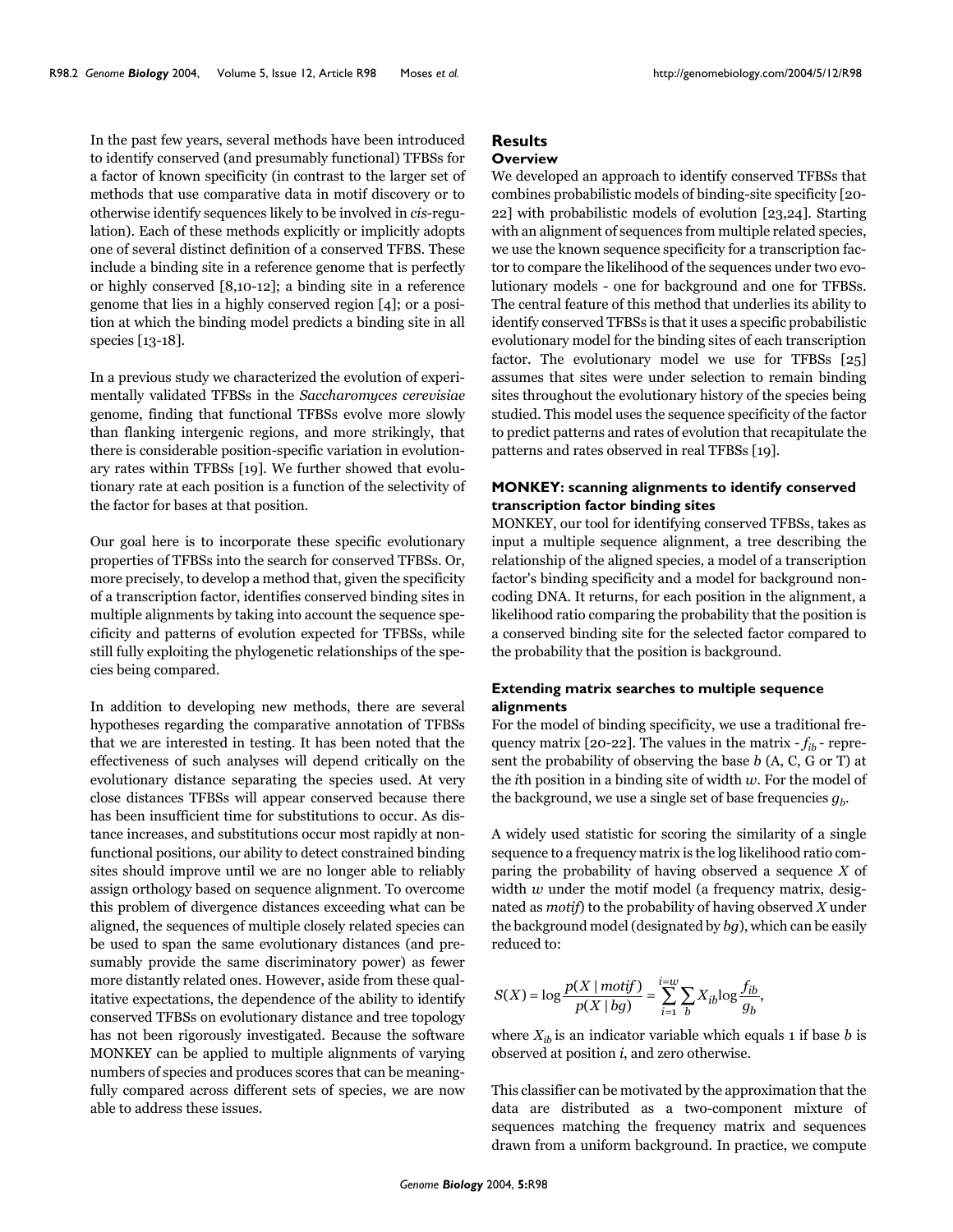this score using a position-specific scoring matrix (PSSM) with entries,  $M_{ib} = \log(f_{ib}/g_b)$ , and find *S* for a particular *w*mer by adding up the entries that correspond to the bases in the query sequence.

In extending this to a pair of aligned sequences *X* and *Y*, we want to perform the same calculation on their common ancestor *A*. Since *A* is not observed, we consider all possible ancestral sequences by summing over them, weighting each by their probability given the data (*X* and *Y*), the phylogenetic tree (*T*) that relates the sequences, and a probabilistic evolutionary model [23].

We can write a new score representing the log-likelihood ratio that compares the hypothesis that *X* and *Y* are a conserved example of the binding site represented by the frequency matrix to the hypothesis that they have been drawn from the background:

$$
\hat{S}(X,Y) = \log \frac{p(X,Y \mid motif,T,R_{motif})}{p(X,Y \mid bg,T,R_{bg})}
$$

where  $R_{motif}$  and  $R_{bg}$  are rate matrices describing the substitution process of the binding site and background respectively. Using the conditional independence of the sequences *X* and *Y* on the ancestor,  $A$ , and writing  $T_{AX}$  for the evolutionary distance separating sequence *X* from *A*, this becomes:

$$
\hat{S}(X,Y) = \log \frac{\sum_{A} p(X \mid A, T_{AX}, R_{motif}) p(Y \mid A, T_{AY}, R_{motif}) p(A \mid motif)}{\sum_{A} p(X \mid A, T_{AX}, R_{bg}) p(Y \mid A, T_{AY}, R_{bg}) p(A \mid bg)}.
$$

The class of evolutionary models used by MONKEY define a substitution matrix,  $p(X_i|A_i, t) = e^{Rt}$ , that represents the probability of observing each base at position *i* in the extant sequence (*X*) given each base in the ancestral sequence (*A*) after *t* units of evolutionary time or distance, given some rate matrix, *R* [23]. Since these models retain positional independence, we can rewrite this as:

$$
\hat{S}(X,Y) = \sum_{i=1}^{w} \log \frac{\sum_{b} p(X_i \mid A_{ib} = 1, T_{AX}, R_{motif}) p(Y_i \mid A_{ib} = 1, T_{AY}, R_{motif}) f_{ib}}{\sum_{b} p(X_i + A_{ib} = 1, T_{AX}, R_{bg}) p(Y_i \mid A_{ib} = 1, T_{AY}, R_{bg}) g_b}.
$$

This can be extended to more than two sequences, that is,

 $\hat{S}(X, Y, ..., Z)$ , by replacing the probabilities of *X* and *Y* with the probability with the left and right branches of the tree below, and performing the calculation at the root. The probabilities of the left and right branches of the tree can be calculated recursively as has been described previously [23].

Once again, for practical purposes we can convert these scores to a PSSM, whose entries are given for the pairwise case by:

$$
\hat{M}_{iab} = \log \frac{p(X_{ia} = 1, Y_{ib} = 1 | motif, T, R_{motif})}{p(X_{ia} = 1, Y_{ib} = 1 | bg, T, R_{bg})}
$$

where at each position we now index by the bases *a* and *b* in the two sequences. For multiple alignments of *n* species, each position requires  $4^n$  entries.

### **Evolutionary models**

The use of evolutionary models is critical to the function of MONKEY. Myriad of such models exist, and in principle all can be used in MONKEY. For the background, it is natural to use a model appropriate for sites with no particular constraint, such as the average intergenic or synonymous rates. MONKEY allows the use of the JC [26] or HKY [27] models, and here we use the latter with the base frequencies, rates and transition-transversion rate-ratio estimated from noncoding alignments assuming a single model of evolution over the noncoding regions (see details in Materials and methods). It is also possible to estimate the evolutionary model separately for each intergenic alignment, although the small size of yeast intergenic regions leads to variable estimates.

In principle, the JC and HKY models can also be used for the motif, with rates set according to our expectation of the overall rate of evolution in functional binding sites, which has been estimated as two to three times slower than the average intergenic rate [19]. However, we have previously shown that there is position-specific variation in evolutionary rates within functional transcription factor binding sites [19] and that positions in a motif with low degeneracy in the bindingsite model evolve more slowly than positions with high degeneracy; this relationship between the equilibrium frequencies and the position-specific evolutionary rates is accurately predicted by an evolutionary model from Halpern and Bruno (HB model) [25].

In using this model, we assume that sequences evolve under constant purifying selection to maintain a particular set of equilibrium base frequencies. The use of this model corresponds to a definition of a conserved TFBS as a sequence position where there has always been a binding site for the transcription factor. Although the model does not strictly require that a binding site be present in each of the observed species, positions lacking such sites will have lower probabilities as they require the use of less probable substitutions. The rate of change from residue a to b at position *i* in the motif is given by:

$$
R(i)_{ab} = Q_{ab} \frac{\log \left( \frac{f_{ib} Q_{ba}}{f_{ia} Q_{ab}} \right)}{1 - \frac{f_{ia} Q_{ab}}{f_{ib} Q_{ba}}},
$$

where *Q* is the (position independent) underlying mutation matrix, which we set equal to the background model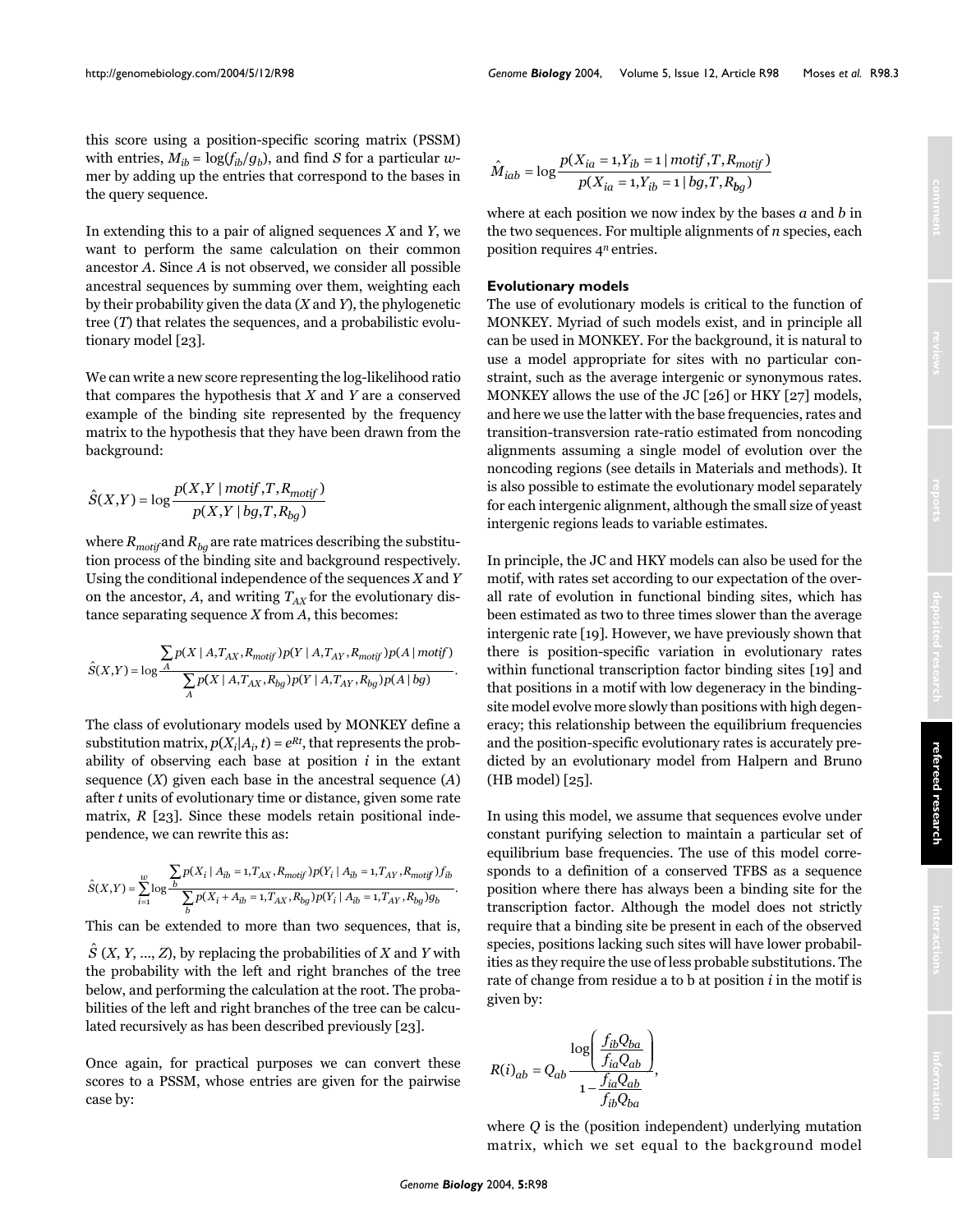$(Q = R_{bg})$ , and *f* is the frequency matrix describing the specificity of the factor. Thus, for each position in the motif, the HB model predicts the rates of each type of substitution as a function of the frequency matrix, and the background model.

## **Comparing hits for different factors and evolutionary distances: computing the null distribution**

To compare scores from different evolutionary distances and different factors, it is critical that we are able to assign significance to a particular value of the score. To do so, we need to compute the distribution of the score under the null hypothesis that the sequence is part of the background. Calculating a *p*-value for a score *S* in a single sequence requires the enumeration of all possible *w*-mers that have a score *S* or greater under the background model. For *n* aligned sequences this requires the enumeration all 4*wn* possible sets of aligned *w*mers with scores *S* or greater under the background model. While the number of possible alignments of *n w*-mers can be unmanageably large for even small values of *n* and *w*, because we treat each position independently we can enumerate these possibilities efficiently using an algorithm developed for matrix searches of single sequences [28,29].

Every observed score is a sum of *w* numbers, one from each column of the matrix. The probability of observing exactly score *S* is the number of paths through the matrix whose entries add up to *S*, weighted by the probability of the path. By converting the matrix to integers, we can compute this probability for all values of *S* recursively. We initialize *Pi* (*S*) (the probability of observing score *S* after *i* columns in the matrix) by setting  $P_0(S) = 1$  for  $S = 0$ , and  $P_0(S) = 0$  for  $S \neq 0$ . We then compute the values of the function for  $i = [1, w]$  as follows:

$$
P_i(S) = \sum_{c} P_{i-1}(S - \hat{M}_{ic}) p(c \mid bg, T, R_{bg})
$$

For aligned sequences, *c* represents a column in the alignment, and the sum is over all 4*n* possible columns an alignment of *n* sequences. The probability distribution function (PDF) of scores is  $P_w(S)$ , and from this the cumulative distribution function (CDF), the probability of observing a score of *S* or greater, can be directly computed. Although in principle we can compute the probabilities to arbitrary precision, because the time complexity increases with the number of possible scores, we limit the precision to within approximately 0.01 bits.

Figure 1 compares empirical *p*-values from 5,000 pairs of sequences evolved in a simulation (see Materials and methods) with those computed by this method, and shows that they agree closely. We have used this method to compute the CDFs for alignments of up to six species, and therefore can apply our method to most comparative genomics applications. We note, in addition, that the likelihood ratio scores are approximately Gaussian (data not shown). As the means and variance of the scores under each model can be computed effi-



#### **Figure 1**

Accuracy of *p*-value estimations. To examine the accuracy of our *p*-value estimates, we compared the empirical *p*-value (computed from the observed distribution of scores) to *p*-values computed using either the exact method described above (black points) or Gaussian approximation (gray points). The scores represent the simple score at a distance of 0.1 substitutions per site calculated using the Gcn4p matrix from SCPD [33]. Other models and matrices produce similar results.

ciently (see Materials and methods) we can estimate *p*-values using a Gaussian approximation (Figure 1) when the number of sequences in the alignment is large.

#### **Heuristics for alignments with gaps**

The treatment of alignment gaps in identifying conserved TFBSs is somewhat problematic. One the one hand, nonfunctional sequences may be inserted and deleted over evolution more rapidly than functional elements [30-32], and thus the presence of a gap aligned to a predicted binding site could indicate that it is nonfunctional. On the other hand, alignment algorithms are imperfect, and must often make arbitrary decisions about the placement of gaps. We sought to design a heuristic that accommodated both these aspects of genomic sequence data by locally optimizing alignments for the purpose of comparative annotation of regulatory elements.

The idea is to assign a poor score to regions of the alignment with a large number of gaps, but to locally realign regions with a small number of gaps to identify conserved but misaligned binding sites. To do this, we scan along the ungapped version of one of the aligned sequences - the 'reference' sequence. For each position in the reference sequence  $p_r$ , we define a window in each other sequence around  $p_s$ , the position in sequence *s* aligned to position  $p_r$ . The window runs from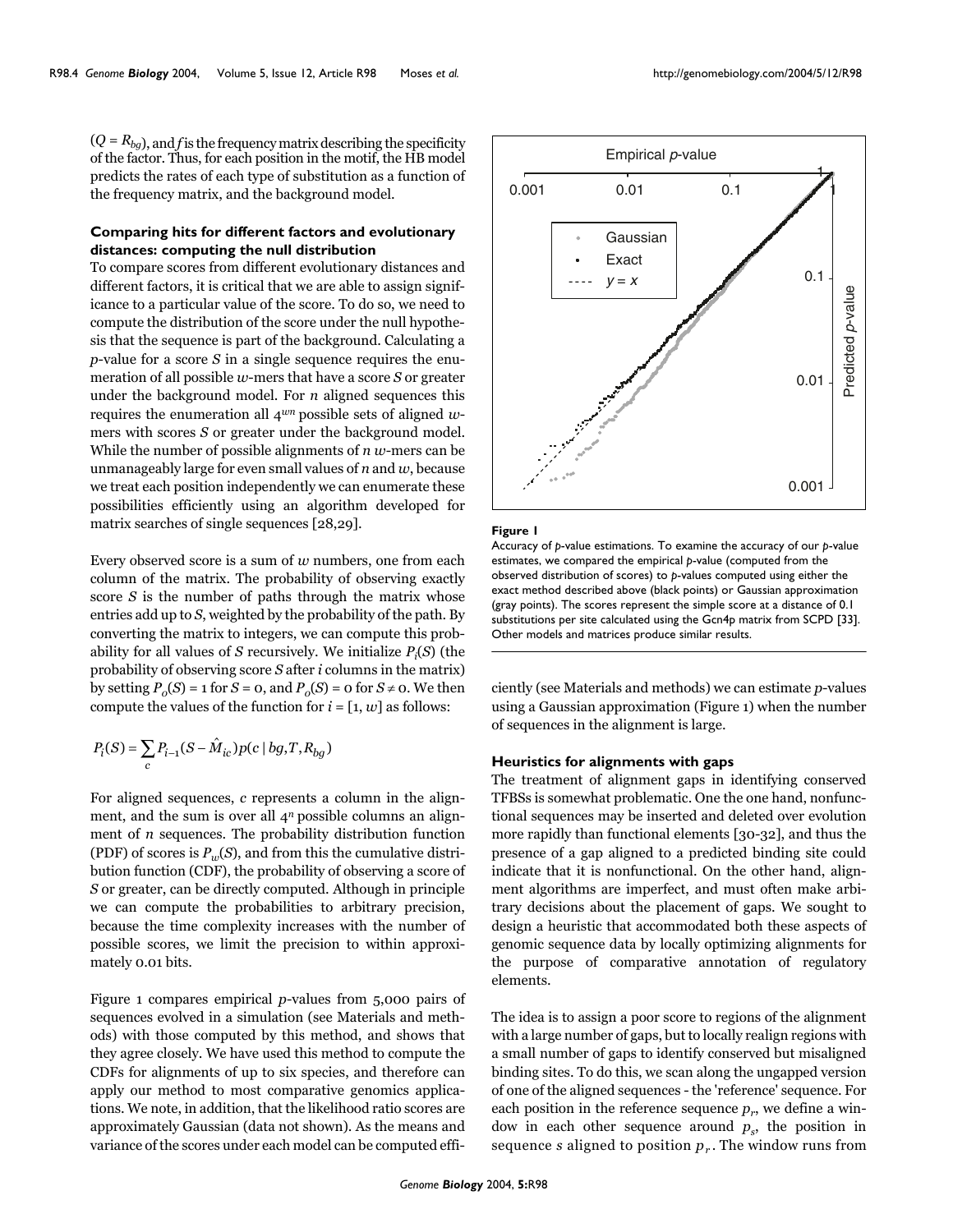#### <span id="page-4-0"></span>**Table 1**

## **Definition of positive and negative sets of matrix matches**

| Criterion                          | Gal4p                                                              | Rpn4 <sub>p</sub>                                                                             |
|------------------------------------|--------------------------------------------------------------------|-----------------------------------------------------------------------------------------------|
| Unique specificity                 | Spacer of 11 bp [50]                                               | Atypical zinc finger [42]                                                                     |
| Well characterized specificity     | Protein-DNA co-crystal [51]                                        | Large number of binding sites, low degeneracy [42]                                            |
| Well characterized target gene set | Classic genetic system [52] and high-throughput<br>studies [45,46] | Targets include almost all proteasomal subunits [42]<br>stereotypical expression pattern [48] |

Criteria used to define positive and negative sets to use in this study. It is important to avoid factors whose specificity overlaps with other factors, because binding sites that are not occupied by one factor may be constrained because of binding by another, and to choose factors with characterized specificity because our methods rely on the assumption that the specificity is known.

 $p_s - (a + b)$  to  $p_s + w + (a + b)$ , where *a* and *b* are the number of gaps in the aligned versions of sequences *r* and s in position *p* to  $p + w$ , where p is the position in the alignment of  $p_r$ . For each subsequence of length *w* in the window, we calculate the percent identity to the reference sequence, and create an alignment of  $p_r$  to  $p_r + w$  (in the reference sequence) to the most similar word in the window of each other sequence. This locally optimized alignment is then scored. Note that if *a* and *b* are zero (meaning there are no gaps in the aligned sequence), no optimization is done. If *a* is too large (in most contexts greater than five) we exclude that region of the alignment from further. This heuristic encapsulates the idea that too many gaps are indicative of lack of constraint, but conservatively allows for a few gaps due to alignment or sequence imperfections.

#### **Application to** *Saccharomyces*

The genome sequences of several species closely related to the budding yeast *Saccharomyces cerevisiae* have recently been published and become models for the comparative identification of transcription factor binding sites [8,11]. We aligned the intergenic regions of *S. cerevisiae* genes to their orthologs in *S. paradoxus*, *S. mikatae*, *S. bayanus* and *S. kudriavzevii* genomes using CLUSTALW (see Materials and methods) and sought to evaluate the effectiveness of MONKEY under different evolutionary models and distances.

Ideally, we would use several diverse transcription factors with known binding specificity, where the set of matches to the factor's matrix in the *S. cerevisiae* genome could be divided into two reasonably sized sets: those known to be bound by the factor (positives) and those known not to be bound by the factor (negatives). Unfortunately, even in yeast, the number of such cases is limited. For many factors we can identify true positives by combining high- and low-throughput experimental data that supports the hypothesis that a particular position in the genome is bound by a given factor. A true negative set, however, must be constructed on the basis of lack of evidence that a sequence is functional, as the interpretation of negative results almost always is ambiguous. In the case of transcription factor binding sites this is particularly problematic, because DNA-binding proteins have overlapping specificity, and we may therefore observe conservation of a binding site because it is bound by another factor with similar specificity. After evaluating all factors with binding specificity in *Saccharomyces cerevisiae* Promoter Database (SCPD) [33], we focus on Gal4p and Rpn4p for further analysis (see Table [1](#page-4-0) for properties of these factors, and Materials and methods for a description of the selection of positive and negative sets).

## **The effects of evolutionary models on the discrimination of functional binding sites**

To evaluate the performance of our evolutionary method in correctly identifying *bona fide* binding sites, we calculated the *p*-values of the positive and negative sites for each factor, using MONKEY on alignments of all five genomes for Rpn4p and four species (with *S. kudriavzevii* excluded because too few sequences were available) for Gal4p. We compared the performance of MONKEY with the HB model to scores from *S. cerevisiae* alone and to a 'simple' score (equal to the average of the single sequence log likelihood ratios) that utilizes all the comparative data without an evolutionary model.

The results are summarized in Table [2.](#page-5-0) An ideal scoring method would assign low *p*-values to real sites (positives) and high *p*-values to spurious sites (negatives), and we therefore compared the *p*-values assigned by monkey based on the HB model to those based on the 'simple' score. Not surprisingly, both methods were a great improvement over searching in *S. cerevisiae* alone. Overall, when compared to each other, the HB score assigned lower *p*-values to the binding sites more often in the positive sets (90% for Gal4p and 80% for Rpn4p) and less often in the negative sets (20% for Gal4p and 25% for Rpn4p) than did the simple score. We note that some of the supposedly functional Rpn4p sites were assigned higher *p*values in *S. cerevisiae* alone, suggesting that they are not in fact conserved; these will be discussed below.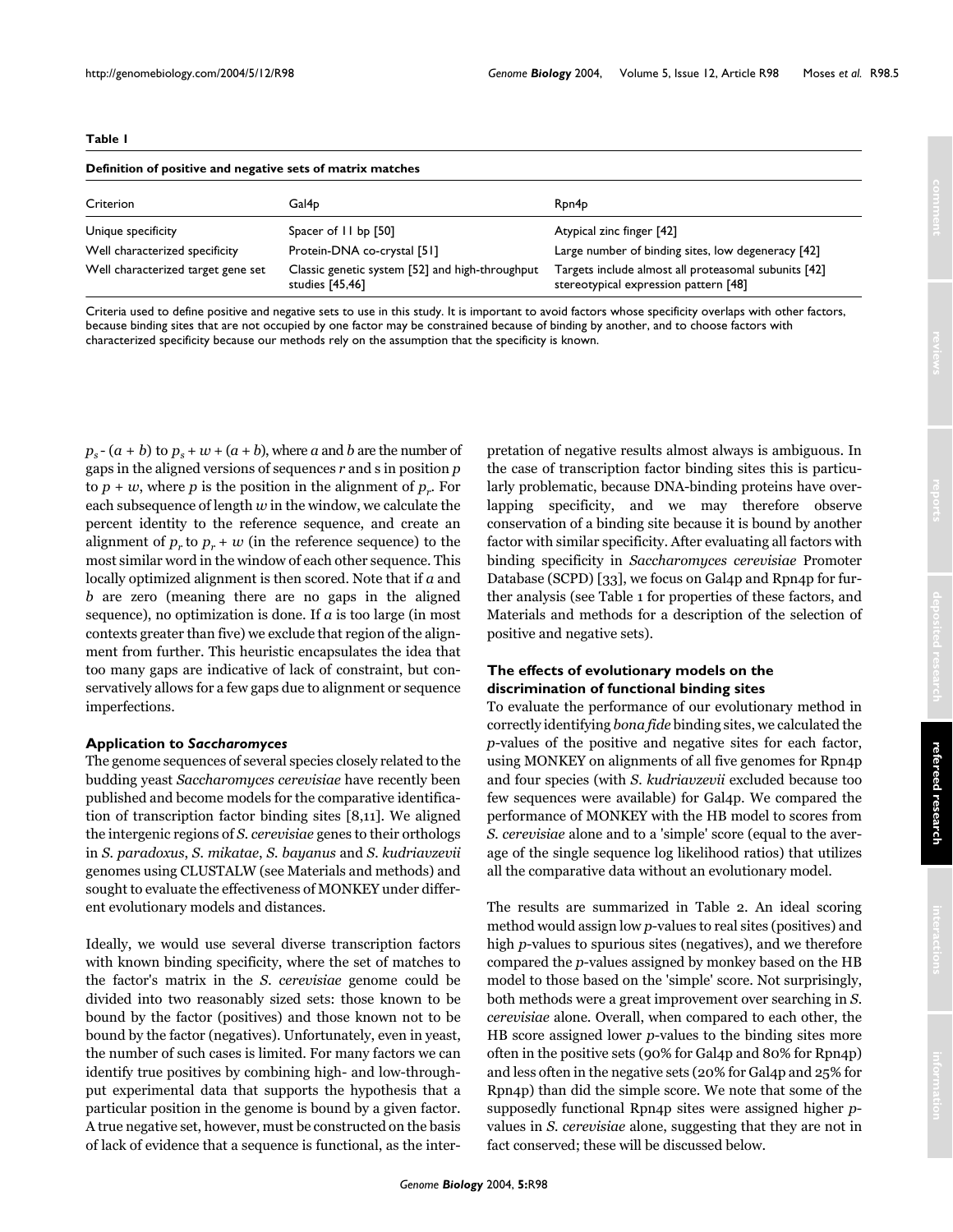#### <span id="page-5-0"></span>**Table 2**

| Performance of different scores in recognizing functional and nonfunctional sites |                      |                      |                        |                      |  |
|-----------------------------------------------------------------------------------|----------------------|----------------------|------------------------|----------------------|--|
| Percent of binding sites assigned a lower p-value                                 | Gal4p                |                      | Rpn4p                  |                      |  |
|                                                                                   | Positives $(n = 10)$ | Negatives $(n = 10)$ | Positives ( $n = 30$ ) | Negatives $(n = 29)$ |  |
| Halpern-Bruno vs simple                                                           | 90%                  | 30%                  | 80%                    | 25%                  |  |
| Halpern-Bruno vs S. cerevisiae alone                                              | 100%                 | 40%                  | 87%                    | 34%                  |  |
| Simple vs S. cerevisiae alone                                                     | $100\%$              | 30%                  | 90%                    | 48%                  |  |

The score based on the Halpern-Bruno (HB) model assigns lower *p*-values to functional binding sites and higher *p*-values to nonfunctional binding sites than the simple score, defined as the average of the single species scores in at that position in the alignment. Both methods are far superior to *p*-values from *S. cerevisiae* alone. See text for details.

## **The effect of evolutionary distance on the discrimination of functional binding sites**

As evolutionary distance increases, we expect fewer matches to the matrix to be conserved by chance, which implies that the probability of observing matches as highly conserved as the functional sites should decrease. Similarly, we expect the nonfunctional sites to show many substitutions and their *p*values to increase over evolution. To explore the change in *p*values over evolutionary distance, we scored the functional and nonfunctional sets of binding sites at a variety of evolutionary distances by creating alignments of different combinations of species (see Materials and methods). The median *p*-value of the positive set of TFBSs decreases monotonically with evolutionary distance, with the rate of decrease an approximately constant function of evolutionary distance (see Figure [2](#page-6-0)). The median *p*-value for the binding sites in the negative set increases with evolutionary distance, although somewhat erratically. This demonstrates that MONKEY effectively exploits evolutionary distance, and confirms our intuition that as evolutionary distance increases, functional elements should be increasingly easy to distinguish from spurious predictions.

To test this hypothesis on a more quantitative level we sought to compare the observed scores with the expected scores assuming that binding sites evolved precisely according to the evolutionary models used by MONKEY. Briefly, given a binding-site model and a phylogenetic tree, we assume we have observed a binding site in the reference genome, and that this site evolves along the tree under either the motif model (HB) or background model (HKY), representing functional and nonfunctional binding sites, respectively (see Materials and methods for details). The expected *p*-values associated with the functional binding sites (Figure [2](#page-6-0), solid lines) showed reasonable agreement with the models, consistent with previous observations that they are evolving under constraint that is well modeled by the purifying selection on the base frequencies in the specificity matrix [19].

#### **Pairwise versus multi-species comparisons**

The comparisons at the different evolutionary distances used in Figure [2](#page-6-0) employed variable numbers of species, with the

shorter distances representing primarily pairwise comparisons and the longer distances comparisons of three or more species. While we expect the variation in *p*-values with different combinations of species to be primarily a function of the evolutionary distance spanned by these species, there will also be effects related to the number of species and the topology of the three. For example, in the limit of very long branch lengths, the evolutionary *p*-values are on the order of the power of the number of species and are independent of evolutionary distance. In contrast, in the limit of very short branch lengths, the evolutionary *p*-values depend only on the distance spanned by the comparison, as most of the information provided by additional species is redundant. However, because most comparisons that are actually carried out are far from either of these extremes, we sought to evaluate the effects of species numbers and tree topology for the *Saccharomyces* species analyzed here.

First, we recomputed the expected *p*-values for all the distances analyzed in Figure [2,](#page-6-0) except that instead of using the real tree topology, we used a single pairwise comparison at the same evolutionary distance (Figure [2](#page-6-0), dotted lines). For example, for the Rpn4p analyses using all five species we assumed a pairwise comparison at an evolutionary distance of around 1.1 substitutions per site. Note that this is considerably more distant than any of the pairwise comparisons available among these species. The predictions for the pairwise and multi-species comparisons are very similar, suggesting that at the evolutionary distances spanned by these species there is little difference in using multiple species alignments relative to a pairwise alignment that spans the same evolutionary distance. Only at the longest distances considered (greater than 0.8 substitutions per site) does the power of the pairwise comparison begin to level off, although there are other reasons that multiple species comparisons might still be preferred (see Discussion).

To complement this theoretical analysis, we were interested in using empirical data to compare pairwise and multi-species analyses. Fortuitously, the evolutionary distance between *S. cerevisiae* and *S. kudriavzevii* is almost exactly equal to the evolutionary distance spanned by *S. cerevisiae*, *S. paradoxus*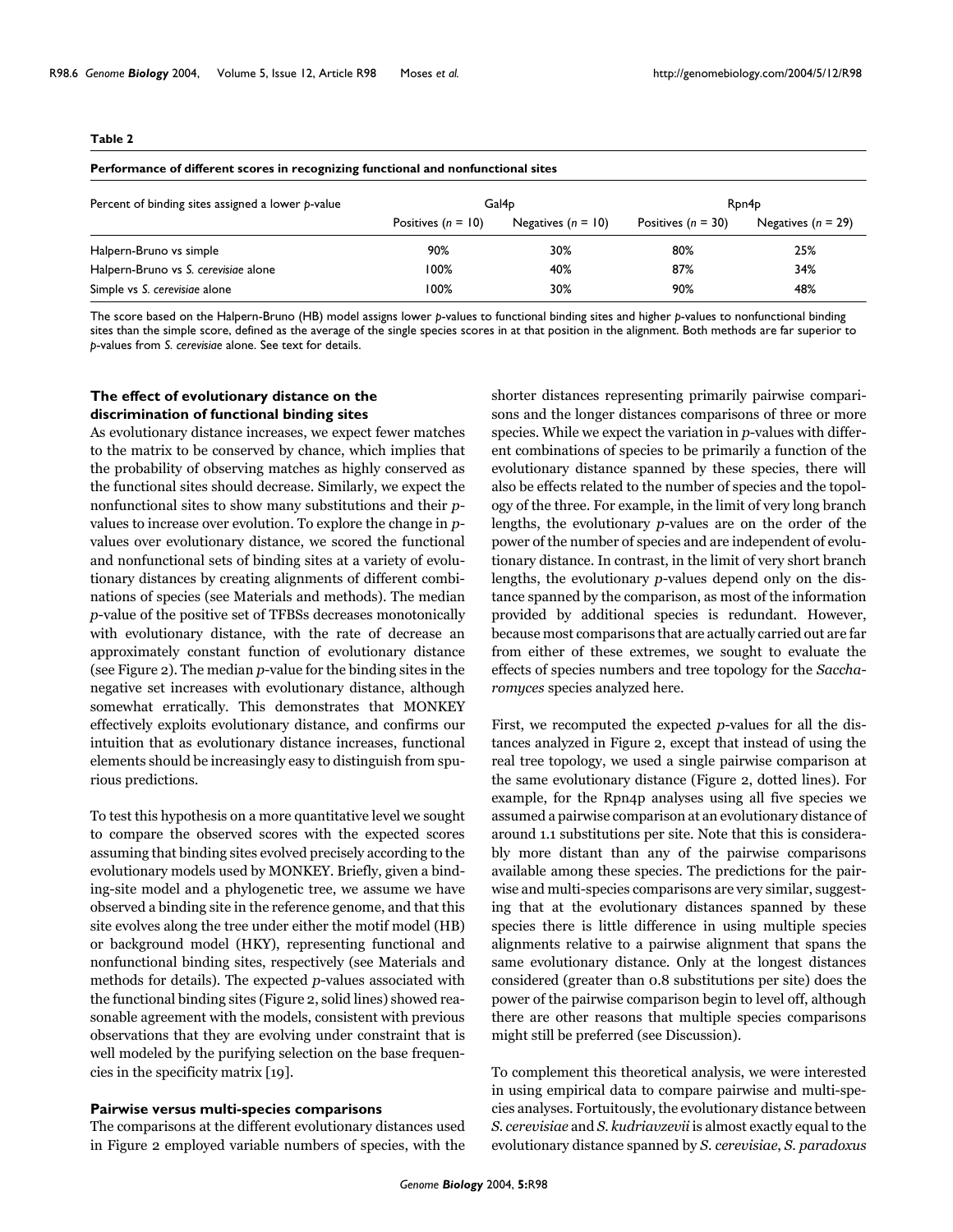<span id="page-6-0"></span>

#### **Figure 2**

Significance of matches increases with evolutionary distance. Median *p*-values for the positive (black squares) and negative (white triangles or white triangle points) sets of binding sites for **(a)** Gal4p and **(b)** Rpn4p at different evolutionary distances represented by comparing *S. cerevisiae* to different subsets of the available species. For both factors, as evolutionary distance increases, the median *p*-value of the functional matches decreases, indicating that they are less likely to have appeared by chance. Conversely, the median *p*-value of the nonfunctional matches (negative set, white symbols) increases. These observations agree with our predictions for the behavior of the *p*-values (solid traces) under either the HB evolution for the motif or HKY evolution for the background. There is little difference between these predictions and similar ones that assume that all the comparisons were pairwise (dotted traces).

and *S. mikatae* (median tree length approximately 0.5 substitutions per site; see Figure [3](#page-7-0)a). Because our models predict that we are in a regime where evolutionary distance is the primary determinant of the *p*-values, we expect searches using these different sets of species to yield similar results. We tested this hypothesis by calculating the *p*-values associated with the Rpn4p-binding sites using the sequences from these two comparisons. The median *p*-values in both the positive and negative sets are very similar (Figure [3](#page-7-0)b), confirming that at these relatively short evolutionary distances, the power of the comparative method is independent of the number of species considered (see Discussion).

Taken together, these results strongly support the idea that when appropriate methods are used, data from multiple species can be combined effectively to span larger evolutionary distances. Note that this in no way implies that the addition of extra species to an existing pairwise comparisons is not useful - such additions will always increase the evolutionary distance spanned by the species and thus will increase the power of the comparison.

# **Testing the power of comparative annotation of transcription factor binding sites**

At the distances spanned by all available sequence data, the *p*values are so small that we no longer expect to find matches of the quality of those in the positive set by chance, especially for Rpn4p. To test this further, we scanned both strands of all the available alignments of all five *sensu stricto* species (around 2.7 Mb) to identify our most confident predictions of conserved matches to the Rpn4p matrix. We chose the *p*value cutoff of  $1.85 \times 10^{-8}$ , which corresponds to a probability of 0.05 of observing one match at that level over the entire search (using a Bonferroni correction for multiple testing). After excluding divergently transcribed genes, there were 56 genes that contained putative binding sites at that *p*-value. Of 32 genes in our positive set that had sequence available for all five species, 30 had binding sites below this *p*-value. Of the 28 genes in the negative set for which sequences were available, only three had binding sites below this cutoff. In this (nearly ideal) case we have ruled out nearly 90% of the negative set at the expense of less than 10% of the positives.

Examining the expression patterns of these genes (Figure [4](#page-8-0)a) allows them to be divided into three major classes. The first is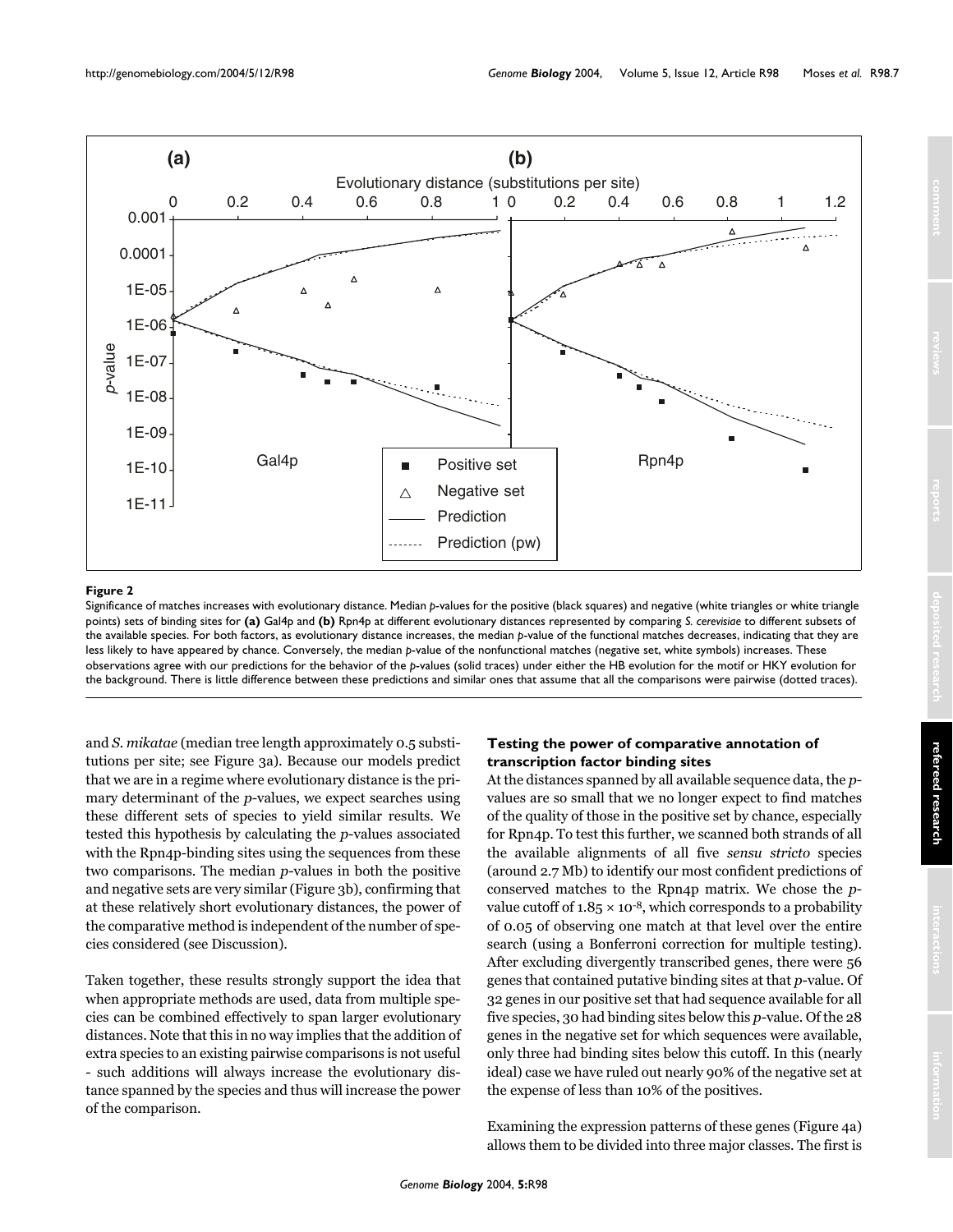<span id="page-7-0"></span>

#### Significance of binding sites in pairwise or thr **Figure 3** ee-way comparisons at similar evolutionary distance

Significance of binding sites in pairwise or three-way comparisons at similar evolutionary distance. **(a)** Histogram of the percent identities of all aligned noncoding regions of *S. cerevisiae* and *S. kudriavzevii* (open squares) and *S. cerevisiae*, *S. paradoxus* and *S. mikatae* (filled squares). **(b)** Median *p*-values of functional matches (positive set, gray bars) and the nonfunctional matches (negative set, open bars) for *S. cerevisiae* and *S. kudriavzevii* alignments (left) and *S. cerevisiae*, *S. paradoxus* and *S. mikatae* alignments (right). The similarity of these *p*-values supports the idea that multiple similar genomes can be used to span longer evolutionary distances, but at these close evolutionary distances provide little additional power.

a group (indicated by a blue bar) containing 30 genes (28 of which were in our original positive set and two other genes) that show a very similar pattern over the entire set of conditions. The second group (indicated by a green bar) contains 11 genes (of which only one was in our original positive set) that show uncoordinated gene expression changes in some conditions in addition to the stereotypical Rpn4p expression pattern. It is possible that these genes' regulation is controlled by multiple mechanisms under different conditions [34], and regulation by Rpn4p is one contribution to their overall pattern of expression. Further supporting this hypothesis, only one of these genes (*UFD1*) is annotated as involved in protein degradation, and three (*YBR062C*, *YOR052C* and *YER163C*) have unknown functions.

Finally, and most surprising from the perspective of comparative annotation, is a third set of 14 genes, including one from our original positive set and three from our negative set, most of which show no evidence of the proteasomal expression pattern associated with Rpn4p (Figure [4](#page-8-0)b). It is extremely unlikely that these sequences have been conserved by chance, and we suggest that they represent matches that are conserved for reasons other than binding by Rpn4p (see Discussion).

#### **Nonconserved binding sites in regulated genes**

Having identified examples of conserved binding sites whose nearby genes showed no evidence of function, we decided to examine the converse: binding sites near regulated genes, and therefore presumably functional, that are not conserved. Figure 5 shows the *p*-values of individual positive Rpn4p sites at different evolutionary distances. While most of the sites follow the trajectory predicted for sites evolving under the HB model, the *p*-values for four of the positive sites seem to be well-modeled by the 'background' or unconstrained model. This is surprising because we expect these binding sites to be functional, and therefore under purifying selection. One explanation is that some of these sites may have been misannotated as functional. For example, in addition to a nonconserved positive site, the upstream region of *REH1* contains another binding site that is a weaker match to the Rpn4p matrix (Figure 5b) and did not pass our threshold for inclusion in the positive set (see Materials and methods). This weaker match is more highly conserved and may represent the functional site in this promoter. In the case of *PTC3*, however, we can find no other candidate binding sites nearby (Figure 5c). This represents a possible example of bindingsite gain, a proposed mechanism of regulatory evolution at the molecular level (see Discussion).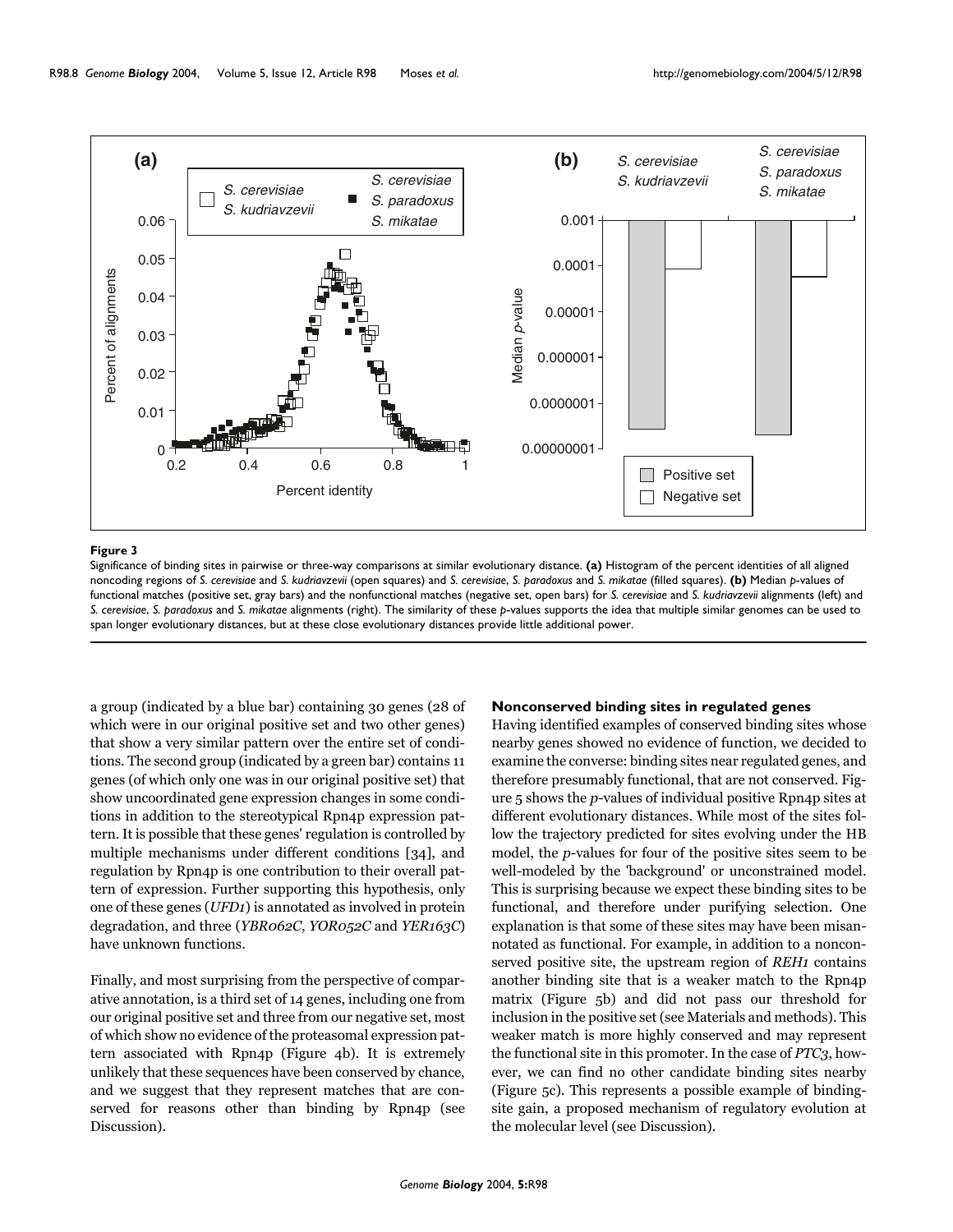<span id="page-8-0"></span>

#### **Figure 4**

Relationship between conserved Rpn4p-binding sites and expression. **(a)** We identified 56 Rpn4p-binding sites with *p*-values below 1.85 × 10-8 using all five species and the HB model. The expression patterns of these genes (clustered and displayed as in [44]) fall into two major groups: the 'stereotypical' proteasomal pattern (indicated by a blue bar at the right), and a second group expressed in these and additional conditions (indicated by the green bar). The orange bars above the expression data correspond to (left to right) temperature changes, treatment with H<sub>2</sub>O<sub>2</sub>, treatment with the superoxide generating drug menadione, treatment with the sulfhydryl oxidant diamide, deletions of *YAP1* and *MSN2/4*, treatment with the DNA damaging agent methylmethanesulfonate (MMS), and heat shock in deletions of *MEC1* and *DUN1* [48,49]. **(b)** Examples of conserved Rpn4p sites (boxed) that do not fall in either expression group (neither blue nor green bar).

## **Different factors have different relationships between significance and evolutionary distance**

The optimal selection of species for comparative sequence analysis remains an open question. To analyze this question for transcription factor binding sites, we examined the relationship between evolutionary distance and the MONKEY *p*values for several *S. cerevisiae* transcription factors (Figure 6) for which sufficient characterized binding sites were available in SCPD [33]. We find that while all factors show the tendency for *p*-values to decrease with evolutionary distance, the *p*-values for each factor remain very different. For example,

with alignments of four species spanning about 0.8 substitutions per site, we expect a conserved match to the Gcn4p matrix as good as the median functional binding site (Figure 6a, red triangles) approximately every million bases of aligned sequence. This in contrast to Rpn4p, for which in the same alignments we expect such a match (Figure 6a, violet crosses) only once in about 1 billion base pairs. Thus, the evolutionary distance required to achieve a desired *p*-value is different for different factors. Understanding the relationship between a frequency matrix and the behavior of its *p*-values is an area for further theoretical exploration. We note that, once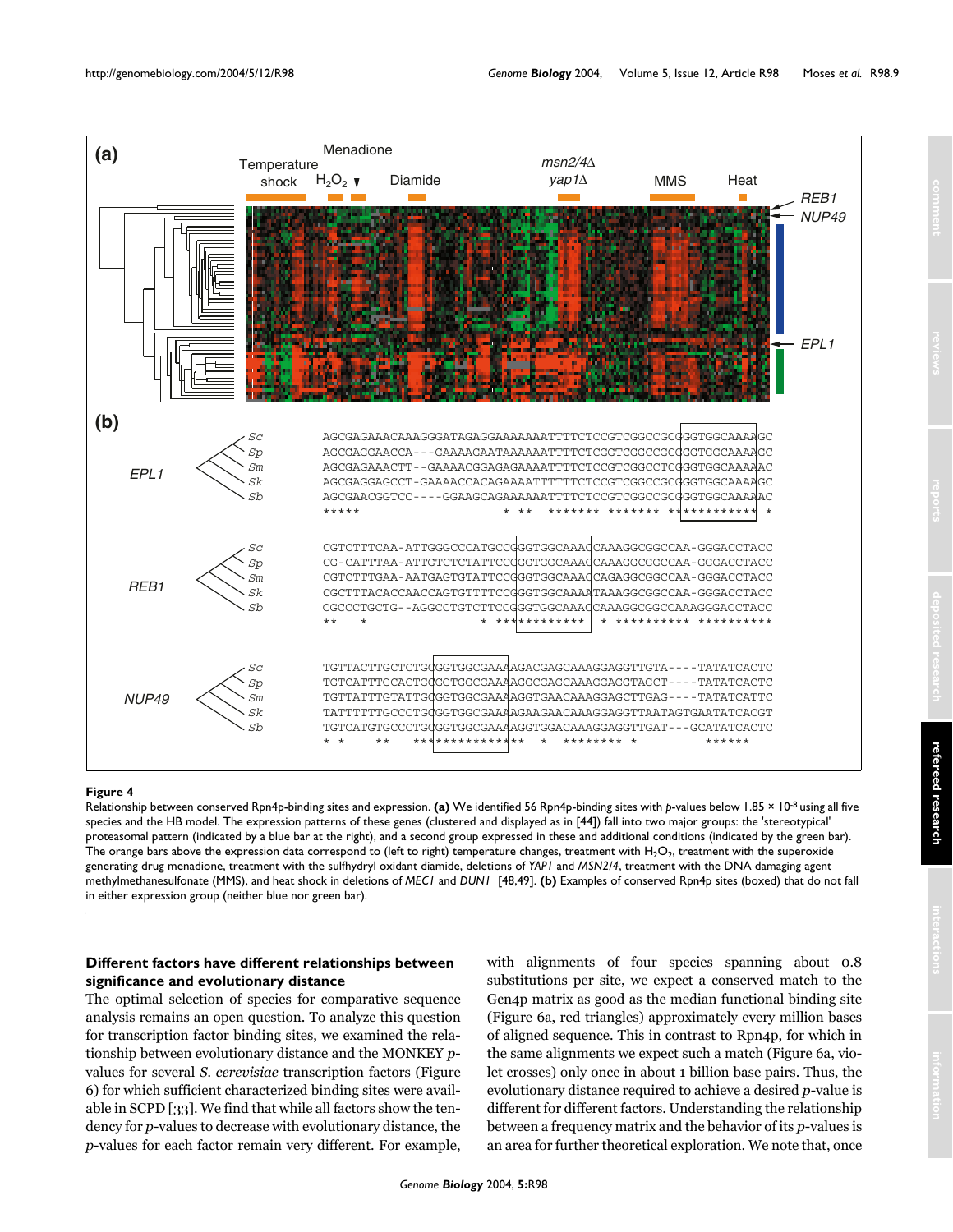

#### **Figure 5**

Some apparently functional Rpn4p-binding sites are not conserved. **(a)** The MONKEY *p*-values (points) of all putatively functional Rpn4p-binding sites at varying evolutionary distances, along with the expected values under the HB and HKY models (solid traces). The majority of sites behave as expected for conserved binding sites (lower trace). Several, however, behave as expected for unconstrained sites (upper trace). **(b)** The predicted binding site (indicated by a box) in *REH1*, which encodes a protein of unknown function in *S. cerevisiae*, is not conserved, whereas a binding site with a lower score is conserved (indicated by a black bar). **(c)** A very poorly conserved match upstream of *PTC3*; in this case no other sites can be found in the region.

again, we can predict the behavior of these *p*-values (Figure 6b), and that while our predictions agree qualitatively, there is considerable variability.

#### **Software**

MONKEY is implemented in C++. It is available for download under the GPL and can be accessed over the web at [35].

### **Discussion**

By formulating the problem of identifying conserved TFBSs in a probabilistic evolutionary framework, we have both created a useful tool (MONKEY) for comparative sequence analysis capable of functioning on relatively large numbers of related species, and enabled the examination of several

important questions in comparative genomics. While most previous approaches to this problem have used heuristics to define conserved and nonconserved TFBSs, with the probabilistic scores and *p*-value estimates presented here the assumptions underlying our approach can be made explicit, and where those assumptions hold we can be assured the reliability of our method. In addition, the probabilistic framework allows us to estimate the amount of evolutionary distance required to achieve a certain level of significance.

#### **Evolutionary models**

The score based on the evolutionary model proposed by Halpern and Bruno [25] effectively discriminated the functional and nonfunctional Gal4p- and Rpn4p-binding sites in *S. cerevisiae* (Table [2](#page-5-0)). We believe the success of the HB model in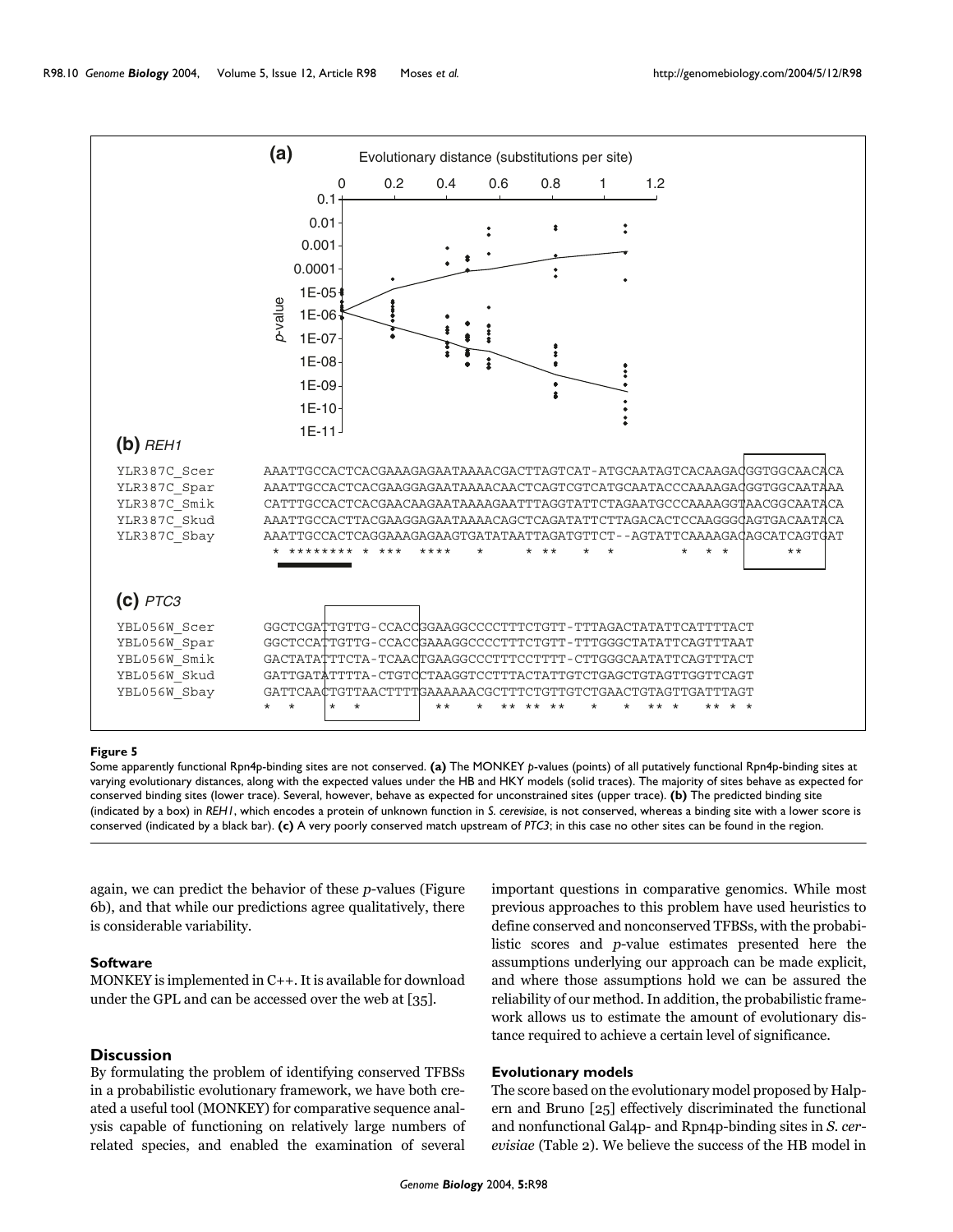

#### **Figure 6** The evolution required to confidently identify conserved binding sites varies among the evolution factors of  $\alpha$

The evolutionary distance required to confidently identify conserved binding sites varies among transcription factors. **(a)** Median *p*-values for functional binding sites for various factors at different evolutionary distances. The evolutionary distance needed to obtain a desired significance varies between factors. **(b)** Predicted dependence of the *p*-values on evolutionary distance. Specificity data and functional binding sites were obtained from the SCPD.

predicting position-specific rates of evolution [19] and identifying conserved TFBSs reflects its encapsulation of a model of binding sites evolving under constant purifying selection. Although not every functional binding site will remain under purifying selection, as a result of either functional change or binding-site turnover (see below), a large subset of functional binding sites do remain under purifying selection, and for these, the 'HB' score performs better than the 'simple' score. It is interesting to note, however, that the simple score, which is not based on an evolutionary model and does not take into account the relationships of the species used in the comparison, still shows great improvement over one genome alone, highlighting the value of comparative sequence data even when used suboptimally.

#### **Effects of evolutionary distance**

An important hypothesis of the comparative genomics paradigm is that as evolutionary distance increases, observing a match with a given level of conservation should become less and less likely by chance - the *p*-values for functional sites that are conserved are expected to decrease. We confirm this hypothesis for a small number of factors from *S. cerevisiae*. In addition, our probabilistic models allow us to quantify this relationship. We can directly measure the confidence that a specific site is a conserved binding site, and we can predict the

evolutionary distance needed to achieve a desired level of significance.

Typical *p*-values for functional binding sites scored by matching a matrix to a single genome are on the order of 10-4 to 10- 6. Even in a relatively small genome like yeast, with roughly 12 million bases, we expect many matches at this significance level to occur by chance. Adding four closely related species that span a total evolutionary distance of approximately one substitution per site reduces these *p*-values by approximately three orders of magnitude to the range 10-7 to 10-9. In the yeast genome we expect few, if any, matches to occur at this level of significance by chance. When we search the alignments of these species with the Rpn4p matrix with a low enough *p*-value that we expect a match at that significance to occur only once in a random 50 Mb genome, we recover nearly the entire positive set of Rpn4p-binding sites while excluding most of the negative set, highlighting the utility of MONKEY and the statistics we have developed. As a measure of the improvement over searching a single genome alone, we note that even the best possible match to the Rpn4p matrix in one genome does not meet this significance criterion.

The expected relationship between evolutionary distance and *p*-value can, in principle, be used to guide to choice of species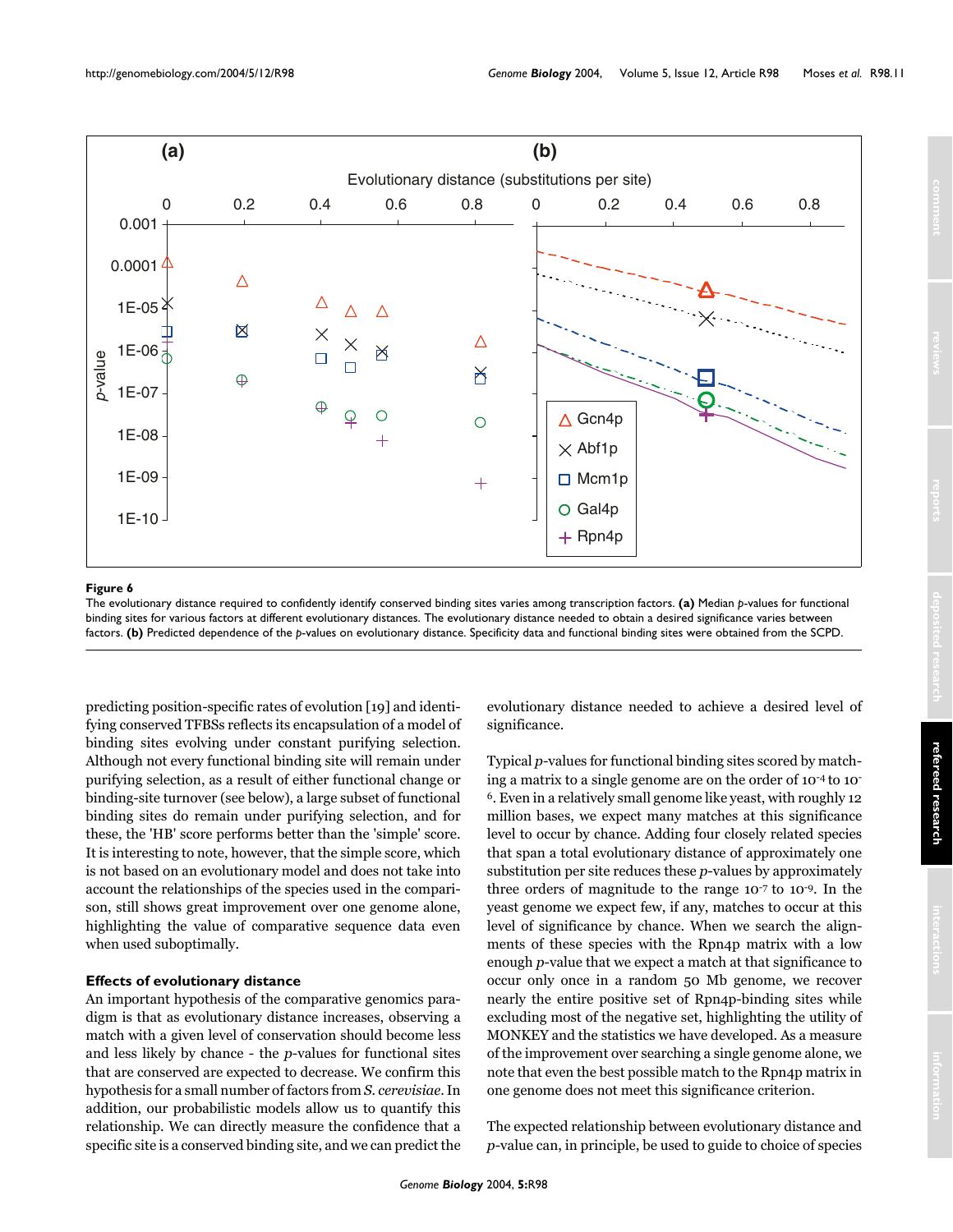to be sequenced for comparative analyses. However, the dependence of *p*-values on evolutionary distance is not the same for all factors (Figure 6). This suggests that our ability to annotate functional sequences by comparative methods will depend on the type of sequences that we are trying to annotate, and that there is no single evolutionary distance sweet-spot for identifying TFBSs.

#### **Pairwise versus multiple species comparisons**

In theory, for a given reference genome it should be possible to pick a single comparison species at an evolutionary distance sufficient to identify any conserved feature of interest. Our results suggest that at distances of up to approximately 0.6 substitutions per site, pairwise alignments provide essentially the same amount of resolving power as multiple comparisons spanning the same evolutionary distance. We showed that *S. cerevisiae* and *S. kudriavzevii* span almost exactly the same evolutionary distance as *S. cerevisiae*, *S. paradoxus* and *S. mikatae*, and that that distance is well below 0.6 substitutions per site. Consistent with this, MON-KEY produces nearly identical *p*-values for conserved binding sites from these two sets of species. Thus, our results suggest that from a theoretical perspective, if the goal of comparative analysis is to identify conserved binding sites for factors like the ones considered here, it is not necessary to sequence species much more closely related than this limit.

We note, however, that there are myriad practical reasons other than evolutionary resolving power (the only factor considered in our models) for sequencing multiple closely related sequences. First, there may simply be no extant species at the exact evolutionary distance desired. Second, the quality of DNA alignments is expected to be much higher for multiple closely related species than for more distant pairwise alignments - if alignment errors prevent correct assignment of orthology, conserved binding sites will not be identified. For the factors considered here, the pairwise comparison performed nearly as well as the multiple species comparison well beyond the evolutionary distances at which pairwise alignments are reliable [36], suggesting that the necessity of alignment will limit the maximum distance between species. Finally, and perhaps most important, is the assumption that our models make about constant functional constraint over evolution. To illustrate this, consider the binding sites for Gal4p used in the analysis in Figure [2](#page-6-0)a. These binding sites could not be included in Figure [3](#page-7-0) because *S. kudriavzevii* orthologs for these genes were not available in SGD, apparently because of the degeneration of the galactose-utilization pathway in this species [37]. Sequencing multiple closely related species provides insurance against such functional changes, because they are less likely to have occurred in all the lineages.

#### **Conserved sites and binding-site turnover**

MONKEY was very effective in identifying functional Rpn4pbinding sites from the alignment of five *Saccharomyces* species. In our search, 41 of 56 (73%) predicted sites were found near genes showing the expected expression pattern, and are therefore likely to be functional. Even at this level of stringency, however, there are highly conserved sequences that match the matrix, but do not appear to be near genes that are regulated by Rpn4p. It is very unlikely that these sites are conserved by chance. One possible explanation for this high degree of conservation is that these are functional sites, but that the expression of these genes is not accurately detected in high-throughput assays, or their function has not been accurately determined. A more likely possibility is that these sites are conserved because they perform other, unknown functions. Consistent with this hypothesis is the fact that many of these matches fall near other highly conserved sequences (Figure [4b](#page-8-0)), suggesting that they may be parts of larger conserved features.

In addition to the conserved sequences that are unlikely to represent *bona fide* binding sites, we also found examples of binding sites associated with properly regulated genes that do not seem to be conserved (Figure 5). Once again there are several possible explanations for this observation. First, these binding sites may not actually be functional and may have been included in our positive set erroneously. While this is a possible explanation for the case of the Rpn4p-binding sites shown in Figure 5 (and may be likely in the case of *REH1*, where we could identify another apparently conserved binding site in the region) we have also found nonconserved examples among the TFBSs in the SCPD database (approximately 20% of TFBSs we examined, see Additional data file 1), all of which have at least some direct experimental support.

Another potential explanation is that these binding sites are actually conserved, but were not aligned correctly. While this is difficult to rule out in general, in the few nonconserved cases for Rpn4p at least we could not find (by eye) errors in the alignments. Most interesting, of course, would be the situation where these nonconserved binding sites are not due to some error on our part, but rather represent a biological change in the functional constraints on these sequences, possibly resulting in a change in the regulation of the expression of these genes. Our results represent an upper bound on the number of TFBSs for which this has occurred. *Cis*-regulatory changes have been proposed to be an important source of genetic variation [32]. Gains and losses of functional binding sites represent an important class of these changes [38,39], and an important area for future computational and experimental analysis, particularly as the genome sequences of closely related metazoans become available. We expect MONKEY to be a useful tool in the comparative analysis of these genomes, and we have found comparable increases in the significance of functional binding sites in alignments of *Drosophila melanogster* and *D. pseudoobscura* (see Additional data file 2).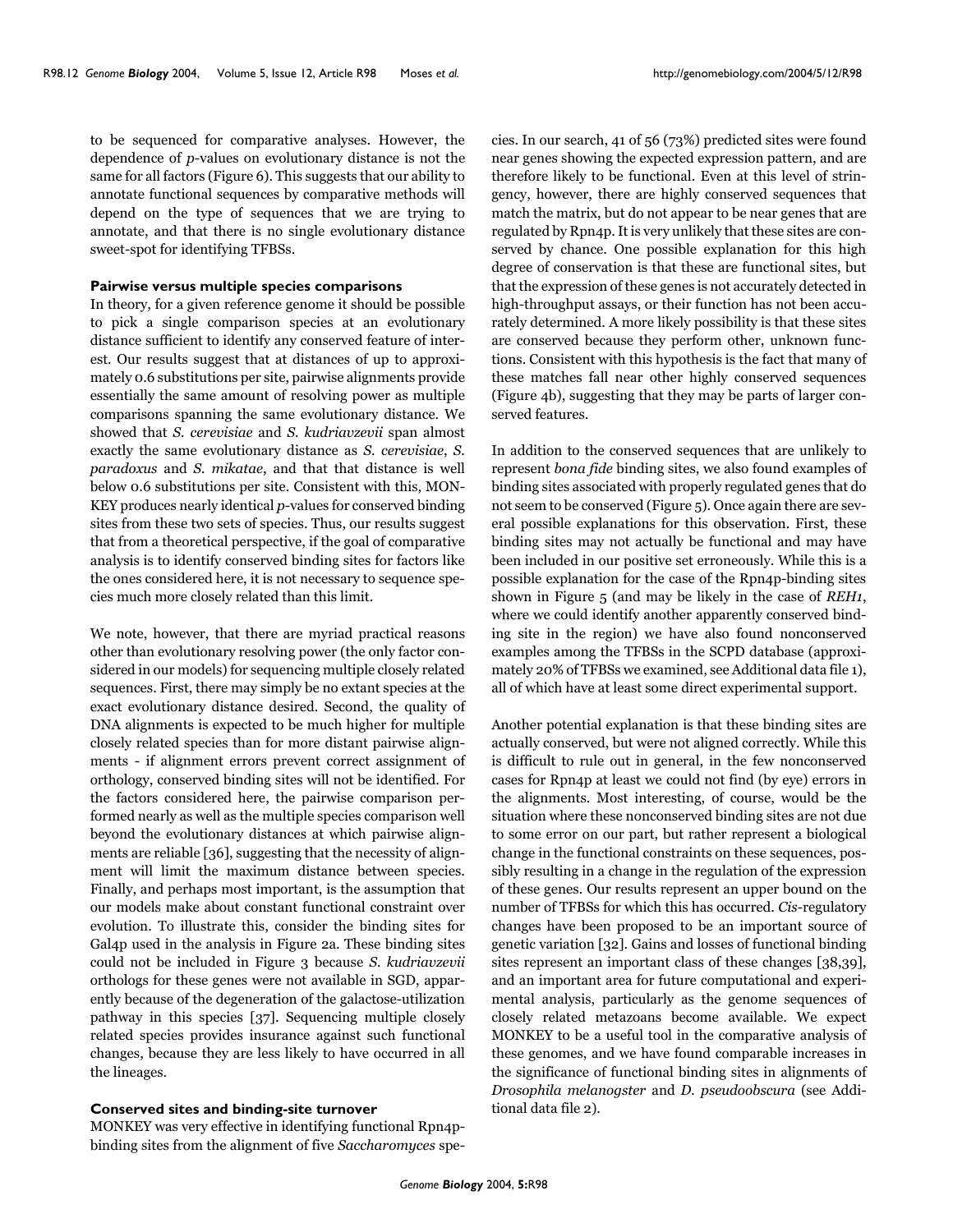## **Conclusions**

We have developed a method to identify conserved TFBSs in sequence alignments from multiple related species that provides a quantitative framework for evaluating results. The method - implemented in the open-source software MONKEY - extends probabilistic models of binding specificity to multiple species with probabilistic models of evolution. We have found that a probabilistic evolutionary model [25] that assumes binding sites are under constant purifying selection performs effectively in discriminating functional binding sites. We have developed methods to assess the significance of hits, and have shown that the significance of functional matches increases while the significance of spurious matches decreases over increasing evolutionary distance. We can explicitly model the relationship between the significance of a hit and evolutionary distance, allowing the assessment of the potential of any collection of genomes for identifying conserved binding sites. Applying MONKEY to a collection of related yeast species we find that most functional binding sites are highly significantly conserved, but also find evidence for conserved sites that are not functional and *vice versa*. Our results suggest that development of methods that model the evolutionary relationships between species and the evolution of the genomic features of interest yield insight into the challenges for comparative genomics.

## **Materials and methods Simulating pairs of sequences**

To generate the empirical *p*-values shown in Figure 1, random sequences of length *w* were generated according to the average intergenic base frequencies of the *S. cerevisiae* genome. These were then evolved according to the Jukes-Cantor substitution model, to a specified evolutionary distance. Likelihood ratio scores and *p*-values were then calculated for each of the pairs of sequences using the method implemented in MONKEY. Finally, all pairs of sequences were ranked by their scores, and the rank divided by the total number of pairs was taken as the empirical *p*-value.

## **Preparation of alignments for different groups of species**

We aligned the upstream regions of all *S. cerevisiae* genes to their orthologs in *S. paradoxus*, *S. mikatae*, *S. bayanus* and *S. kudriavzevii* by taking the 1,000 bp upstream of each gene, identifying the corresponding region from the other species using data in the *Saccharomyces* Genome Database [40], aligning them with CLUSTAL W [41] and trimming them to remove regions corresponding to *S. cerevisiae* coding sequence. We used this strategy rather than simply aligning intergenic regions to control for differences in alignments that might arise from the use of variably sized regions.

To obtain estimates of the evolutionary distance spanned by each comparison, we ran PAML [24] on the entire set of intergenic alignments, using the HKY model [27], with constant rates across sites. We used the median PAML estimate of kappa (the transition-transversion rate ratio) of 3.8, the *S. cerevisiae* background frequencies (ACGT) = (0.3, 0.2, 0.2, 0.3) and the median of the branch lengths estimates as the 'background' evolutionary model. The trees with these branch lengths were used as input to MONKEY to calculate *p*-values. The distances in Figure [4](#page-8-0) represent the sum of the median branch lengths in each comparison. The subsets (with evolutionary distances in parentheses) were as follows: *S. cerevisiae* and *S. paradoxus* (0.194); *S. cerevisiae* and *S. mikatae* (0.403); *S. cerevisiae*, *S. paradoxus S. mikatae* (0.477); *S. cerevisiae* and *S. bayanus* (0.559); *S. cerevisiae*, *S. paradoxus, S. mikatae* and *S. bayanus* (0.816); *S. cerevisiae*, *S. paradoxus, S. mikatae, S. bayanus* and *S. kudriavzevii* (1.090).

## **Definition of Rpn4p and Gal4p matrices and positive and negative sets**

**Rpn4p:** we used Rpn4p sites in proteasomal genes [42,43] to build an Rpn4p specificity matrix (using a pseudocount of 1 per base per position). To identify additional likely targets, we obtained expression data from public sources [30,[31\]](#page-14-0) and compared the expression patterns of all genes to the average expression pattern of proteasomal genes using the following metric:

$$
t=\theta\sqrt{\frac{n-2}{1-\theta^2}}
$$

where  $\theta$  is the 'uncentered correlation', a commonly used distance metric for gene-expression data [44]. Our score adds a correction for the number of datapoints, *n*, that are available for each gene. All matches to the Rpn4p matrix (*S. cerevisiae* likelihood ratio score > 9) in the upstream region of a gene that matched the proteasomal expression pattern (*t* > 8) were considered to be true Rnp4p sites. The negative set consists of all sites that matched the Rpn4p matrix with a score greater than 9, and excluded sites in genes with even weak similarity to the proteasomal expression pattern  $(t > 0)$  or that were annotated [40] as involved in protein processing or degradation.

**Gal4p:** we used the matrix from SCPD [33] (with a pseudo count of 1 per base per position). To define a positive set we used the binding sites in SCPD and systematic studies of this Gal4p regulatory system [45,46], and used matches near additional genes that we identified in these studies with scores above the lowest score in the SCPD set. To define a negative set, we again scanned the *S. cerevisiae* genome with a cutoff equal to the lowest score in the positive set and then eliminated any binding sites near genes that showed evidence for regulation in the systematic studies.

It is important to note that our categorization of sequences as positive and negative is done independently of the comparative sequence data, thus avoiding potential circularity.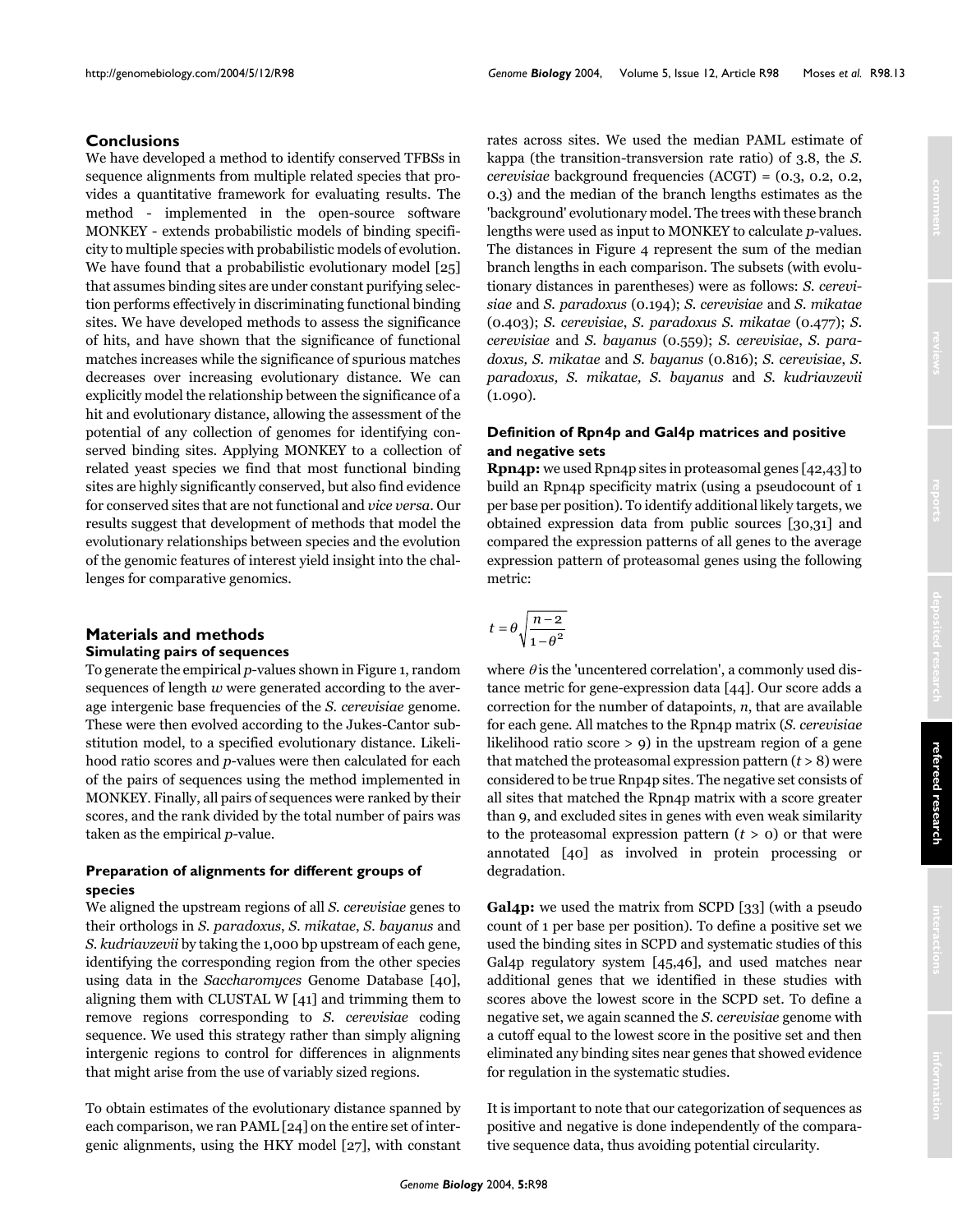#### **Calculations of expected scores**

Because our methods employ explicit probabilistic models for the evolution of noncoding DNA, it is possible to compute the expected scores under various assumptions. The expectation of the log likelihood ratio for examples of the motif is the 'information content' and its calculation has been addressed [47]. We can extend this to calculation to our evolutionary scores, as follows. Using the fact that all the scores treat the positions of the matrix independently, and the linearity of the expectation, we write:

$$
E[\hat{S}(X,Y) | m] = \sum_{i=1}^{w} E[\hat{S}_i(X_i,Y_i) | m] = \sum_{i=1}^{w} \sum_{X_i,Y_i} p(X_i,Y_i | m,T) \hat{S}_i(X_i,Y_i),
$$

where  $E[x]$  denotes the expectation of the random variable  $x$ , *m* denotes a frequency matrix and a corresponding evolutionary model, either {*motif*, *Rmotif*} or {*bg*, *Rbg*}. *p*(*Xi* , *Yi* |*m*, *T*) is calculated as above, and we define:

$$
\hat{S}_i(X_i, Y_i) \equiv \log \frac{p(X_i, Y_i \mid motif, T, R_{motif})}{p(X_i, Y_i \mid bg, T, R_{bg})}.
$$

We can write a similar expression for the variance, *V*:

$$
V[\hat{S}(X,Y) \mid m] = \sum_{i=1}^{w} \sum_{X_i,Y_i} p(X_i,Y_i \mid m,T) (\hat{S}_i(X_i,Y_i) - E[\hat{S}_i(X_i,Y_i) \mid m])^2.
$$

In order to predict the scores for the genes in our positive and negative sets, we are interested in the case were we have observed a match to the motif in one species, but the constraints on its evolution are either those of the background or the motif. We can compute the expected scores under these assumptions as follows:

$$
E[\hat{S}(X,Y) \mid X = match, m] = \sum_{i=1}^{w} \sum_{X_i} p(X_i \mid motif) \sum_{Y_i} p(Y_i \mid X_i, m, T) \hat{S}_i(X_i, Y_i)
$$

where  $p(X_i | motif)$  is the single species probability of observing the base  $X_i$  at position  $i$  in the specificity matrix  $(f)$ , and using Bayes' theorem:

$$
p(Y_i | X_i, m, T) = \frac{p(X_i, Y_i | m, T)}{p(X_i | m, T)} = \frac{p(X_i, Y_i | m, T)}{\sum_{Y_i} p(X_i, Y_i | m, T)}
$$

This calculation can be extended to the multiple species case, by replacing the distributions  $p(X_i, Y_i)$  and  $p(Y_i|X_i)$  with  $p(X_i)$  $Y_i$ , ...,  $Z_i$ ) and  $p(Y_i, ..., Z_i | X_i)$  and changing the sum over  $Y_i$  to a sum over all the other leaves in the tree except the reference, in this case,  $X_i$ . For the functional set, we assumed the binding sites were evolving under the HB model [25], and for the nonfunctional set we assumed evolution under the HKY background model described above. To model the sequencespecificity matrices most accurately, we reduced the pseudocount (equal to the background probability of observing each base).

## **Additional data files**

Additional data file 1 shows the fraction of binding sites that are not conserved for several different *S. cerevisiae* transcription factors. Additional data file 2 shows the conservation pvalues of predicted binding sites in high-density binding site clusters in the *Drosophila* melanogaster genome, with the binding sites grouped according to whether the cluster has regulatory activity.

#### **Acknowledgements**

We thank Dan Rokhsar for suggesting simple heuristics for gapped sequences, and Audrey Gasch, Casey Bergman, Ewan Birney and Bill Bruno for comments on the manuscript.

#### **References**

- 1. Ureta-Vidal A, Ettwiller L, Birney E: **[Comparative genomics:](http://www.ncbi.nlm.nih.gov/entrez/query.fcgi?cmd=Retrieve&db=PubMed&dopt=Abstract&list_uids=12671656) [genome-wide analysis in metazoan eukaryotes.](http://www.ncbi.nlm.nih.gov/entrez/query.fcgi?cmd=Retrieve&db=PubMed&dopt=Abstract&list_uids=12671656)** *Nat Rev Genet* 2003, **4:**251-262.
- 2. Morgenstern B, Rinner O, Abdeddaim S, Haase D, Mayer KF, Dress AW, Mewes HW: **[Exon discovery by genomic sequence](http://www.ncbi.nlm.nih.gov/entrez/query.fcgi?cmd=Retrieve&db=PubMed&dopt=Abstract&list_uids=12075013) [alignment.](http://www.ncbi.nlm.nih.gov/entrez/query.fcgi?cmd=Retrieve&db=PubMed&dopt=Abstract&list_uids=12075013)** *Bioinformatics* 2002, **18:**777-787.
- 3. Hardison RC: **[Conserved noncoding sequences are reliable](http://www.ncbi.nlm.nih.gov/entrez/query.fcgi?cmd=Retrieve&db=PubMed&dopt=Abstract&list_uids=10973062) [guides to regulatory elements.](http://www.ncbi.nlm.nih.gov/entrez/query.fcgi?cmd=Retrieve&db=PubMed&dopt=Abstract&list_uids=10973062)** *Trends Genet* 2000, **16:**369-372.
- 4. Wasserman WW, Palumbo M, Thompson W, Fickett JW, Lawrence CE: **[Human-mouse genome comparisons to locate regula](http://www.ncbi.nlm.nih.gov/entrez/query.fcgi?cmd=Retrieve&db=PubMed&dopt=Abstract&list_uids=11017083)[tory sites.](http://www.ncbi.nlm.nih.gov/entrez/query.fcgi?cmd=Retrieve&db=PubMed&dopt=Abstract&list_uids=11017083)** *Nat Genet* 2000, **26:**225-228.
- 5. Rivas E, Klein RJ, Jones TA, Eddy SR: **Computational identification of noncoding RNAs in** *E. coli* **[by comparative genomics.](http://www.ncbi.nlm.nih.gov/entrez/query.fcgi?cmd=Retrieve&db=PubMed&dopt=Abstract&list_uids=11553332)** *Curr Biol* 2001, **11:**1369-1373.
- 6. Wassarman KM, Repoila F, Rosenow C, Storz G, Gottesman S: **[Iden](http://www.ncbi.nlm.nih.gov/entrez/query.fcgi?cmd=Retrieve&db=PubMed&dopt=Abstract&list_uids=11445539)[tification of novel small RNAs using comparative genomics](http://www.ncbi.nlm.nih.gov/entrez/query.fcgi?cmd=Retrieve&db=PubMed&dopt=Abstract&list_uids=11445539) [and microarrays.](http://www.ncbi.nlm.nih.gov/entrez/query.fcgi?cmd=Retrieve&db=PubMed&dopt=Abstract&list_uids=11445539)** *Genes Dev* 2001, **15:**1637-1651.
- 7. Carter RJ, Dubchak I, Holbrook SR: **[A computational approach](http://www.ncbi.nlm.nih.gov/entrez/query.fcgi?cmd=Retrieve&db=PubMed&dopt=Abstract&list_uids=11574674) [to identify genes for functional RNAs in genomic sequences.](http://www.ncbi.nlm.nih.gov/entrez/query.fcgi?cmd=Retrieve&db=PubMed&dopt=Abstract&list_uids=11574674)** *Nucleic Acids Res* 2001, **29:**3928-3938.
- 8. Kellis M, Patterson N, Endrizzi M, Birren B, Lander ES: **[Sequencing](http://www.ncbi.nlm.nih.gov/entrez/query.fcgi?cmd=Retrieve&db=PubMed&dopt=Abstract&list_uids=12748633) [and comparison of yeast species to identify genes and regu](http://www.ncbi.nlm.nih.gov/entrez/query.fcgi?cmd=Retrieve&db=PubMed&dopt=Abstract&list_uids=12748633)[latory elements.](http://www.ncbi.nlm.nih.gov/entrez/query.fcgi?cmd=Retrieve&db=PubMed&dopt=Abstract&list_uids=12748633)** *Nature* 2003, **423:**241-254.
- 9. Lieb JD, Liu X, Botstein D, Brown PO: **[Promoter-specific binding](http://www.ncbi.nlm.nih.gov/entrez/query.fcgi?cmd=Retrieve&db=PubMed&dopt=Abstract&list_uids=11455386) [of Rap1 revealed by genome-wide maps of protein-DNA](http://www.ncbi.nlm.nih.gov/entrez/query.fcgi?cmd=Retrieve&db=PubMed&dopt=Abstract&list_uids=11455386) [association.](http://www.ncbi.nlm.nih.gov/entrez/query.fcgi?cmd=Retrieve&db=PubMed&dopt=Abstract&list_uids=11455386)** *Nat Genet* 2001, **28:**327-334.
- 10. Chiang DY, Moses AM, Kellis M, Lander ES, Eisen MB: **[Phylogenet](http://www.ncbi.nlm.nih.gov/entrez/query.fcgi?cmd=Retrieve&db=PubMed&dopt=Abstract&list_uids=12844359)[ically and spatially conserved word pairs associated with](http://www.ncbi.nlm.nih.gov/entrez/query.fcgi?cmd=Retrieve&db=PubMed&dopt=Abstract&list_uids=12844359) [gene-expression changes in yeasts.](http://www.ncbi.nlm.nih.gov/entrez/query.fcgi?cmd=Retrieve&db=PubMed&dopt=Abstract&list_uids=12844359)** *Genome Biol* 2003, **4:**R43.
- 11. Cliften P, Sudarsanam P, Desikan A, Fulton L, Fulton B, Majors J, Waterston R, Cohen BA, Johnston M: **Finding functional features in** *Saccharomyces* **[genomes by phylogenetic footprinting.](http://www.ncbi.nlm.nih.gov/entrez/query.fcgi?cmd=Retrieve&db=PubMed&dopt=Abstract&list_uids=12775844)** *Science* 2003, **301:**71-76.
- 12. Berezikov E, Guryev V, Plasterk RH, Cuppen E: **[CONREAL: con](http://www.ncbi.nlm.nih.gov/entrez/query.fcgi?cmd=Retrieve&db=PubMed&dopt=Abstract&list_uids=14672977)served regulatory elements anchored alignment algorithm [for identification of transcription factor binding sites by phy](http://www.ncbi.nlm.nih.gov/entrez/query.fcgi?cmd=Retrieve&db=PubMed&dopt=Abstract&list_uids=14672977)[logenetic footprinting.](http://www.ncbi.nlm.nih.gov/entrez/query.fcgi?cmd=Retrieve&db=PubMed&dopt=Abstract&list_uids=14672977)** *Genome Res* 2004, **14:**170-178.
- 13. Loots GG, Ovcharenko I: **[rVISTA 2.0: evolutionary analysis of](http://www.ncbi.nlm.nih.gov/entrez/query.fcgi?cmd=Retrieve&db=PubMed&dopt=Abstract&list_uids=15215384) [transcription factor binding sites.](http://www.ncbi.nlm.nih.gov/entrez/query.fcgi?cmd=Retrieve&db=PubMed&dopt=Abstract&list_uids=15215384)** *Nucleic Acids Res* 2004, **32(Web Server):**W217-W221.
- 14. Bigelow HR, Wenick AS, Wong A, Hobert O: **[CisOrtho: a](http://www.ncbi.nlm.nih.gov/entrez/query.fcgi?cmd=Retrieve&db=PubMed&dopt=Abstract&list_uids=15113408) [program pipeline for genome-wide identification of tran](http://www.ncbi.nlm.nih.gov/entrez/query.fcgi?cmd=Retrieve&db=PubMed&dopt=Abstract&list_uids=15113408)scription factor target genes using phylogenetic footprinting.** *BMC Bioinformatics* 2004, **5:**27.
- 15. Loots GG, Ovcharenko I, Pachter L, Dubchak I, Rubin EM: **[rVista for](http://www.ncbi.nlm.nih.gov/entrez/query.fcgi?cmd=Retrieve&db=PubMed&dopt=Abstract&list_uids=11997350) [comparative sequence-based discovery of functional tran](http://www.ncbi.nlm.nih.gov/entrez/query.fcgi?cmd=Retrieve&db=PubMed&dopt=Abstract&list_uids=11997350)[scription factor binding sites.](http://www.ncbi.nlm.nih.gov/entrez/query.fcgi?cmd=Retrieve&db=PubMed&dopt=Abstract&list_uids=11997350)** *Genome Res* 2002, **12:**832-839.
- 16. Lenhard B, Sandelin A, Mendoza L, Engstrom P, Jareborg N, Wasserman WW: **[Identification of conserved regulatory elements by](http://www.ncbi.nlm.nih.gov/entrez/query.fcgi?cmd=Retrieve&db=PubMed&dopt=Abstract&list_uids=12760745) [comparative genome analysis.](http://www.ncbi.nlm.nih.gov/entrez/query.fcgi?cmd=Retrieve&db=PubMed&dopt=Abstract&list_uids=12760745)** *J Biol* 2003, **2:**13.
- 17. Sandelin A, Wasserman WW, Lenhard B: **[ConSite: web-based](http://www.ncbi.nlm.nih.gov/entrez/query.fcgi?cmd=Retrieve&db=PubMed&dopt=Abstract&list_uids=15215389) [prediction of regulatory elements using cross-species](http://www.ncbi.nlm.nih.gov/entrez/query.fcgi?cmd=Retrieve&db=PubMed&dopt=Abstract&list_uids=15215389) [comparison.](http://www.ncbi.nlm.nih.gov/entrez/query.fcgi?cmd=Retrieve&db=PubMed&dopt=Abstract&list_uids=15215389)** *Nucleic Acids Res* 2004, **Server):**W249-W252.
- 18. Mrowka R, Steinhage K, Patzak A, Persson PB: **[An evolutionary](http://www.ncbi.nlm.nih.gov/entrez/query.fcgi?cmd=Retrieve&db=PubMed&dopt=Abstract&list_uids=12626372)**